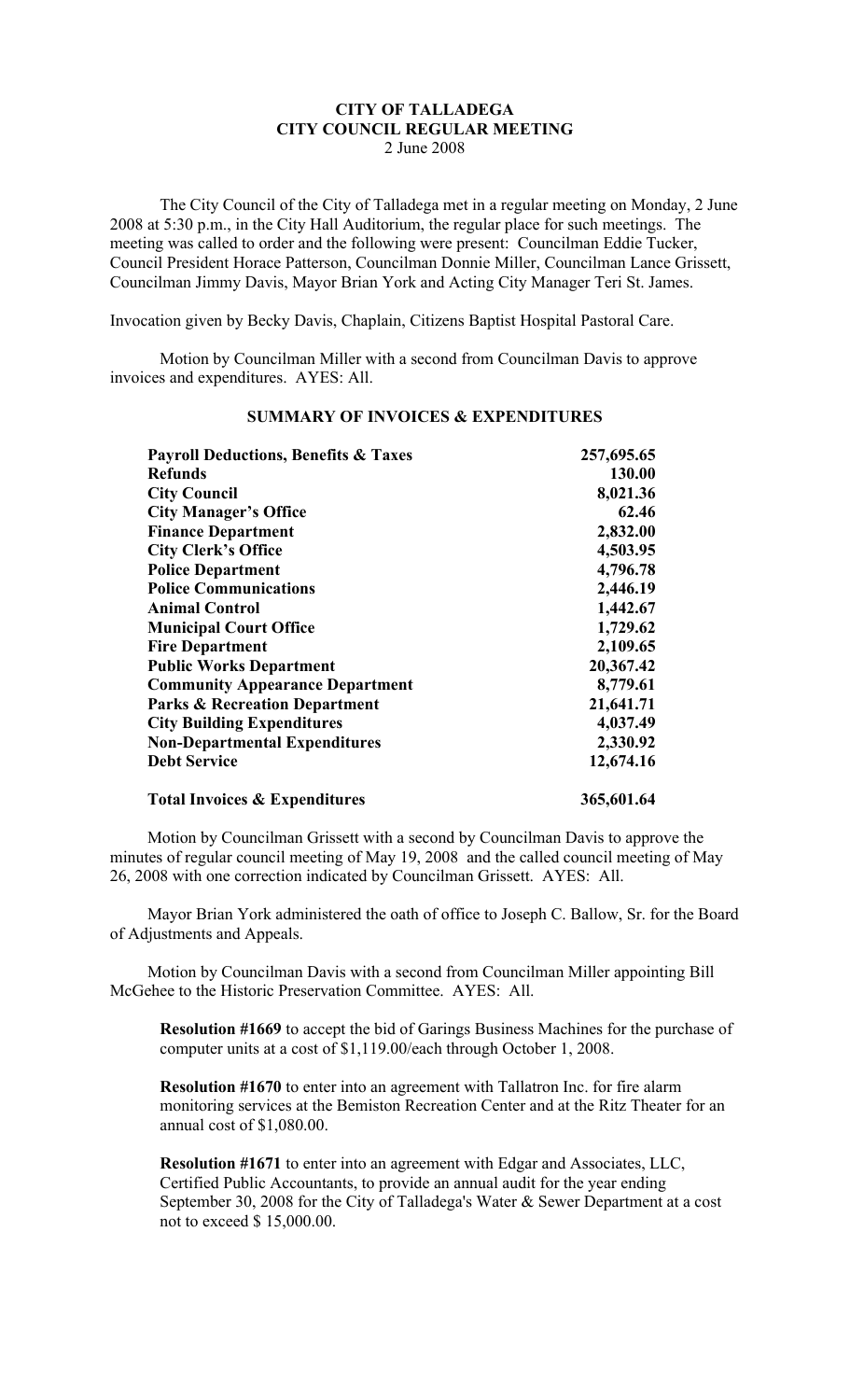**Resolution #1672** to enter into an agreement with Edgar and Associates, LLC, Certified Public Accountants, to provide an annual audit for the year ending September 30, 2008 for the City of Talladega at a cost not to exceed \$30,000.00.

**Resolution #1673** authorizing a lease agreement with Linda Norred, d/b/a The Rock Bar and Grill to rent a portion of the main clubhouse building at the Talladega Municipal Golf Course for a cost of \$300/month.

Motion by Councilman Grissett with a second from Councilman Miller to accept Resolutions #1669-1673. Roll Call. AYES: All.

**Resolution #1674** approving the contract to be presented to Mr. Michael Stampfler for the position of City Manager.

Motion by Councilman Grissett with a second from Councilman Miller to accept Resolution #1674. Roll Call. AYES: All.

There was a brief discussion where Councilman Davis presented the highlights of the employment agreement for the City Manager, such as the base salary of \$110,000, monthly car allowance of \$600, life insurance benefits identical to what is offered to all City employees, etc. Councilman Tucker asked how the salary was calculated as it was \$20,000 higher than what was originally discussed. Councilman Davis indicated that it was the going rate for a manager with his experience in a city our size. Councilman Tucker indicated that he felt Councilman Davis had done a great job handling the City Manager search and agrees with the candidate selected, it was the entire process of selection that he disagreed with and had wanted to personally be more involved with. Council President Patterson thanked Councilman Davis for a job well done and expressed a hope that all involved would have open minds, hands and hearts at this exciting hour in the life of the Council and the City.

Motion by Councilman Davis with a second from Councilman Tucker to authorize the purchase of infield mix from Miller Sand and Landscaping Supply for the baseball parks. AYES: All.

There was a great deal of discussion on improving the playground equipment in three or four of the City's parks. Council President Patterson requested of the Park & Recreation Department Head Beth Martin to lay out a design plan with input from the Park & Rec. Board and the community that contained each park as to what would be suitable. Each park should be handled differently and have its own distinct look that fit well into the community surrounding it. It was also requested that a visual presentation and five-year plan be given with pictures, designs and costs, along with a time table on installation and what would be budgeted over the next few years.

Councilman Grissett brought up a safety issue concerning the fence at Veterans' Park around the drainage ditch. Council consensus was to address this problem immediately and have the drainage ditch totally enclosed with fencing.

Detective Ron Dye addressed the Council about the resolution of his payscale dispute. Police Chief Watson, Personnel Director Cathy Fuller and Acting City Manager Teri St. James had met and evaluated Detective Dye's request and had agreed it was handled correctly according to the pay systems in effect. Councilman Grissett indicated that this is a personnel matter and not a council matter. Councilman Tucker indicated that there was an issue on a point of order with the council concerning this matter. City Manager St. James stated that the Code of Talladega is more restrictive than Roberts Rules of Order in that there must be three (3) votes to pass any measure. Council President Patterson requested that this matter as well as a review of the entire payscale issue be addressed by the new incoming City Manager, especially since the council must be very careful in getting involved in any administrative issues.

Mayor Brian York indicated that he had received a phone call about alcohol being sold at the old Yvoos Club on Highway 21. Council President Patterson stated that he didn't know the building was being used. Police Chief Watson stated that because it was a private establishment it did not require a liquor license.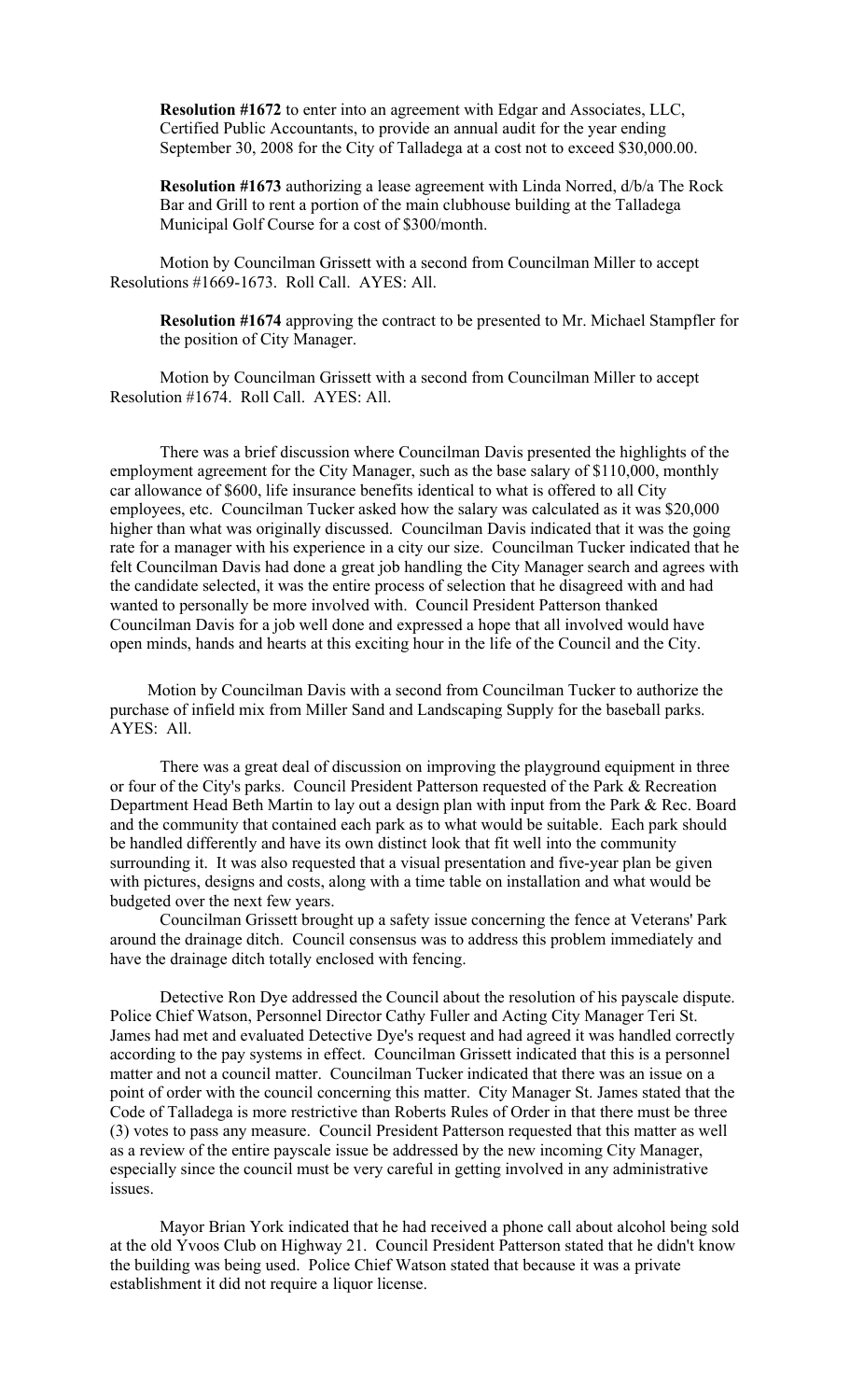Council Miller's comments included:

- Getting water and sewer lines on the bypass out to the proposed new development at Talladega Crossings. Councilman Grissett indicated there was water part way but no sewer and that ALDOT would need to get involved.
- The Coosa River Annex application was in the second phase.
- Requested that the Public Works Department check the ditches at Harmon Park for snakes.
- Requested that the City revisit the issue of bio-diesel plant. The City currently has 17 bio-diesel trucks and with the cost of diesel the cost of starting up the plant would pay for itself in savings very quickly.
- Requested that the ordinance concerning junkyards and their fencing requirements be investigated.
- Requested two streetlights for Moorefield Drive.

Councilman Tucker's comments included:

- Requested the replacement or repair of the handicapped accessible van.
- Requested that the \$2.00 charge for parking at the Sports Complex for one month only and then reduced back to the original \$1.00 charge. Council consensus was to accept the one month only restriction.
- Announced that tomorrow (Tuesday) was election day and encouraged all to vote.
- Commented that the road patch near the Post Office on Coosa Street near the new building construction was inadequate. Terry Hanner of the Water Department indicated that it was a temporary patch during the construction stage of the building.
- Stated that 4 or 5 manhole covers on Bingham Street needed to be raised to pavement level.
- CSX Railroad had repaired some of the crossings, Norfolk Railroad would be starting on their crossings next month and the third company, called Rail America, that had the crossing near Mt. Canaan Church was going to be contacted by e-mail, as there was no other method of contact that he could find. Council President Patterson thanked Councilman Tucker for the work he had done and for all the improvements to the crossings that had already occurred.

Councilman Tucker then indicated that Ms. Valerie Hicks Powe wished to address the Council and he gave her the floor. Ms. Powe indicated that she was an attorney representing Vista Barclay and her daughter. Ms. Powe asked the council if they were investigating the incident concerning members of the council at the Sports Complex on May 15, 2008. Council President Patterson indicated that the council had not initiated an investigation, that the matter was in Municipal Court and that the council was not involved. He further stated that the Council does have a forum for citizen's complaints and that a complaint form would be forwarded to her. Councilman Tucker stated that he had done an informal investigation and that he had gotten very conflicting statements from witnesses. Council President Patterson indicated that the Council would stay within the limits placed on them by the law.

Acting City Manager Teri St. James announced that legislation raising the bid threshold from \$7,500 to \$15,000 was passed and would be effective August 1, 2008. Councilman Miller indicated that this showed how important it was for the City to use a central purchasing system.

Councilman Grissett's comments included

- That the water and sewer connection at Animal Control had been completed.
- **•** Complimented the Community Appearance and Public Works Departments on the drainage ditches. Several citizens had commented on how nice these areas looked.
- Would like to have the noise ordinance reviewed and more stringently enforced in residential areas.
- Asked for an update on the surplus fire truck. Chief Warwick indicated that it would be moved within three weeks, as they were still waiting on a repair part.
- Asked the Council's permission to authorize him to take the lead on relocating and redesigning the City's welcome signs and signs for historic areas such as Talladega College, etc.